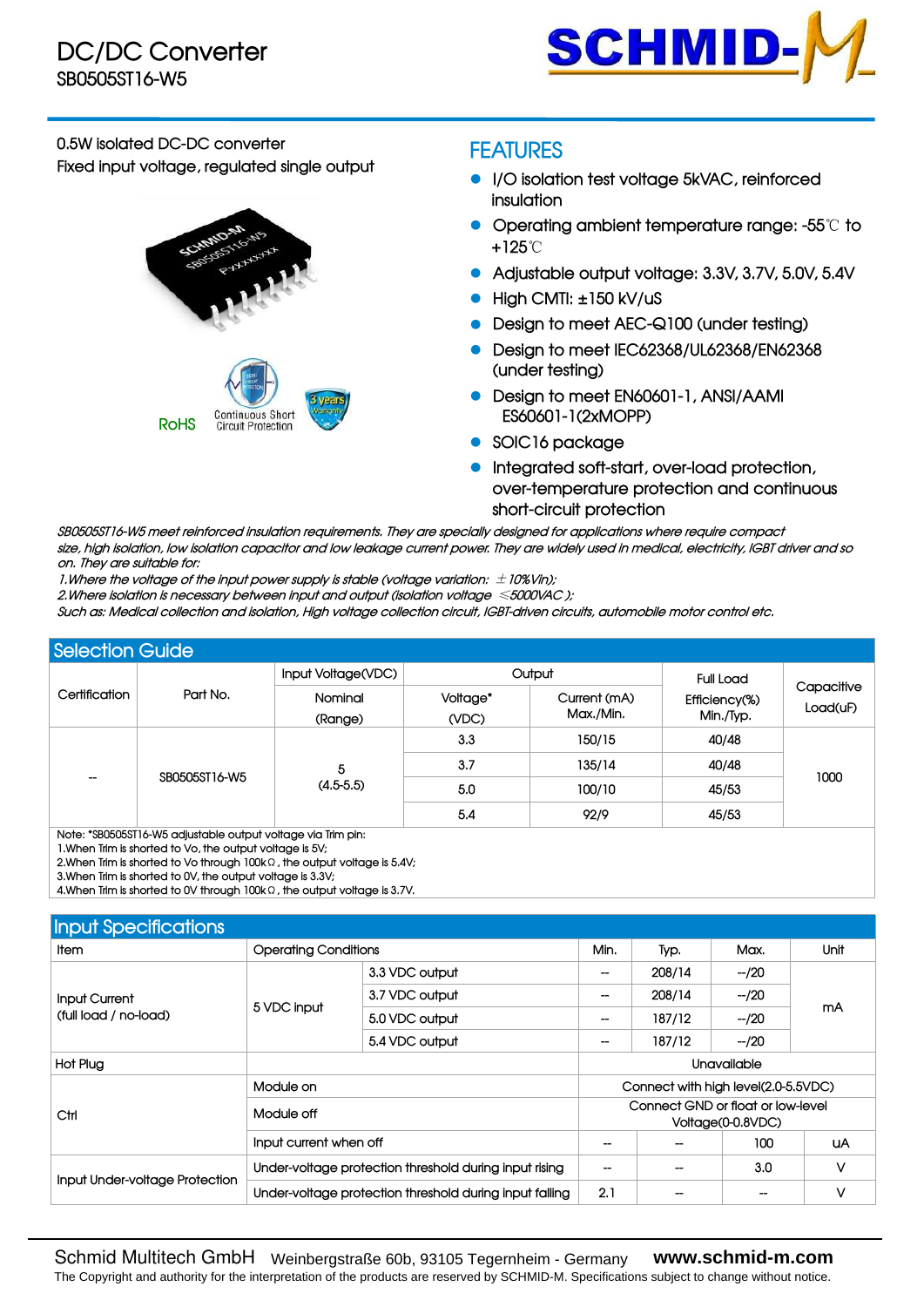## **DC/DC Converter SB0505ST16-W5**

| Input Under-voltage Protection      | Hysteresis voltage                          | $\hspace{0.05cm}$        | 0.2                      | 0.6                       | V     |
|-------------------------------------|---------------------------------------------|--------------------------|--------------------------|---------------------------|-------|
|                                     |                                             |                          |                          |                           |       |
| <b>Output Specifications</b>        |                                             |                          |                          |                           |       |
| ltem                                | <b>Operating Conditions</b>                 | Min.                     | Typ.                     | Max.                      | Unit  |
| <b>Voltage Accuracy</b>             | 100% load                                   | --                       | ±3                       | ±7                        | %     |
| Linear Regulation                   | Input voltage change: ±1%                   | --                       | --                       | ±0.2                      | %     |
| Load Regulation                     | 10%-100% load                               | --                       | ±1                       | ±2                        | %     |
| Ripple & Noise*                     | 20MHz bandwidth, 100% load                  | $\overline{\phantom{a}}$ | 50                       | 100                       | mVp-p |
| <b>Transient Response Deviation</b> |                                             |                          | $\overline{\phantom{a}}$ | 100                       | mV    |
| <b>Transient Recovery Time</b>      | Nominal input voltage, 25% load step change |                          | --                       | 0.5                       | ms    |
| Thermal shutdown Temp               | Junction Temperature                        | $\overline{\phantom{a}}$ | 165                      | --                        | °С    |
| <b>Current Limit</b>                |                                             | $\overline{\phantom{a}}$ | 220                      | --                        | mA    |
| <b>Short-circuit Protection</b>     |                                             |                          |                          | Continuous, self-recovery |       |

Note:\* The "parallel cable" method is used for ripple and noise test, please refer to DC-DC Converter Application Notes for specific information.

| <b>General Specifications</b>                                          |                             |                          |                          |                                                                                           |              |
|------------------------------------------------------------------------|-----------------------------|--------------------------|--------------------------|-------------------------------------------------------------------------------------------|--------------|
| Item                                                                   | <b>Operating Conditions</b> | Min.                     | Typ.                     | Max.                                                                                      | Unit         |
| <b>Operating Temperature</b>                                           | See Fig. 1                  | $-55$                    | $\overline{\phantom{a}}$ | 125                                                                                       | $^{\circ}$ C |
| Storage Temperature                                                    |                             | $-55$                    | --                       | 150                                                                                       |              |
| <b>Storage Humidity</b>                                                | Non-condensing              | 5                        | $\overline{\phantom{a}}$ | 95                                                                                        | %RH          |
| Reflow Soldering Temperature*                                          |                             |                          |                          | Peak temp. $Ic \le 260^{\circ}$ , maximum duration time $\leq 90s$<br>over $217^\circ$ C. |              |
| Moisture Sensitivity Level (MSL)                                       | IPC/JEDEC J-STD-020D.1      |                          |                          | MSL <sub>3</sub>                                                                          |              |
| <b>Switching Frequency</b>                                             |                             | $\overline{\phantom{a}}$ | 60                       | $\overline{\phantom{a}}$                                                                  | <b>MHz</b>   |
| <b>MTBF</b>                                                            | MIL-HDBK-217F@25°C          | 36600                    | $\overline{\phantom{a}}$ | $\overline{\phantom{a}}$                                                                  | k hours      |
| Note:* For actual application, please refer to IPC/JEDEC J-STD-020D.1. |                             |                          |                          |                                                                                           |              |

| <b>Isolation Specifications</b> |                                                                    |                   |                          |      |                        |
|---------------------------------|--------------------------------------------------------------------|-------------------|--------------------------|------|------------------------|
| ltem.                           | <b>Operating Conditions</b>                                        | Min.              | Typ.                     | Max. | Unit                   |
| <b>External Clearance</b>       | Measure the shortest space distance from the<br>input to output    | 8                 | $\overline{\phantom{a}}$ | --   | mm                     |
| <b>External Creepage</b>        | Measure the shortest physical distance from the<br>input to output | 8                 |                          |      | mm.                    |
| Maximum working isolation       | AC voltage                                                         | --                | 600                      |      | <b>V<sub>RMS</sub></b> |
| voltage                         | DC voltage                                                         | $\hspace{0.05cm}$ | 849                      | --   | <b>VDC</b>             |
| <b>CMTI</b>                     | Input to output, VCM=1200VRMS                                      | ±100              | ±150                     | --   | kV/us                  |
| <b>Isolation Capacitance</b>    | Input to output capacitance at 100kHz/0.1V                         | --                | $\hspace{0.05cm}$        | 3.5  | pF                     |
| <b>Insulation Resistance</b>    | Input-output resistance at 500VDC                                  | 1000              | --                       | --   | GΩ                     |
| isolation Voltage               | Input-output electric strength test for 1 minute                   | 5000              |                          |      | <b>VAC</b>             |

| <b>Mechanical Specifications</b> |                                                       |  |  |  |  |  |
|----------------------------------|-------------------------------------------------------|--|--|--|--|--|
| Case Material                    | Black epoxy resin; flame-retardant and heat-resistant |  |  |  |  |  |
| Dimensions                       | $10.3 \times 10.3 \times 2.5$ mm                      |  |  |  |  |  |
| Weight                           | $0.35$ g(Typ.)                                        |  |  |  |  |  |
| Cooling Method                   | Free air convection                                   |  |  |  |  |  |

| <b>Electromagnetic Compatibility (EMC)</b> |           |  |                                                              |  |  |  |  |  |  |
|--------------------------------------------|-----------|--|--------------------------------------------------------------|--|--|--|--|--|--|
| Emissions                                  | CE        |  | CISPR32/EN55032 CLASS B (see Fig. 3 for recommended circuit) |  |  |  |  |  |  |
|                                            | <b>RE</b> |  | CISPR32/EN55032 CLASS B (see Fig. 3 for recommended circuit) |  |  |  |  |  |  |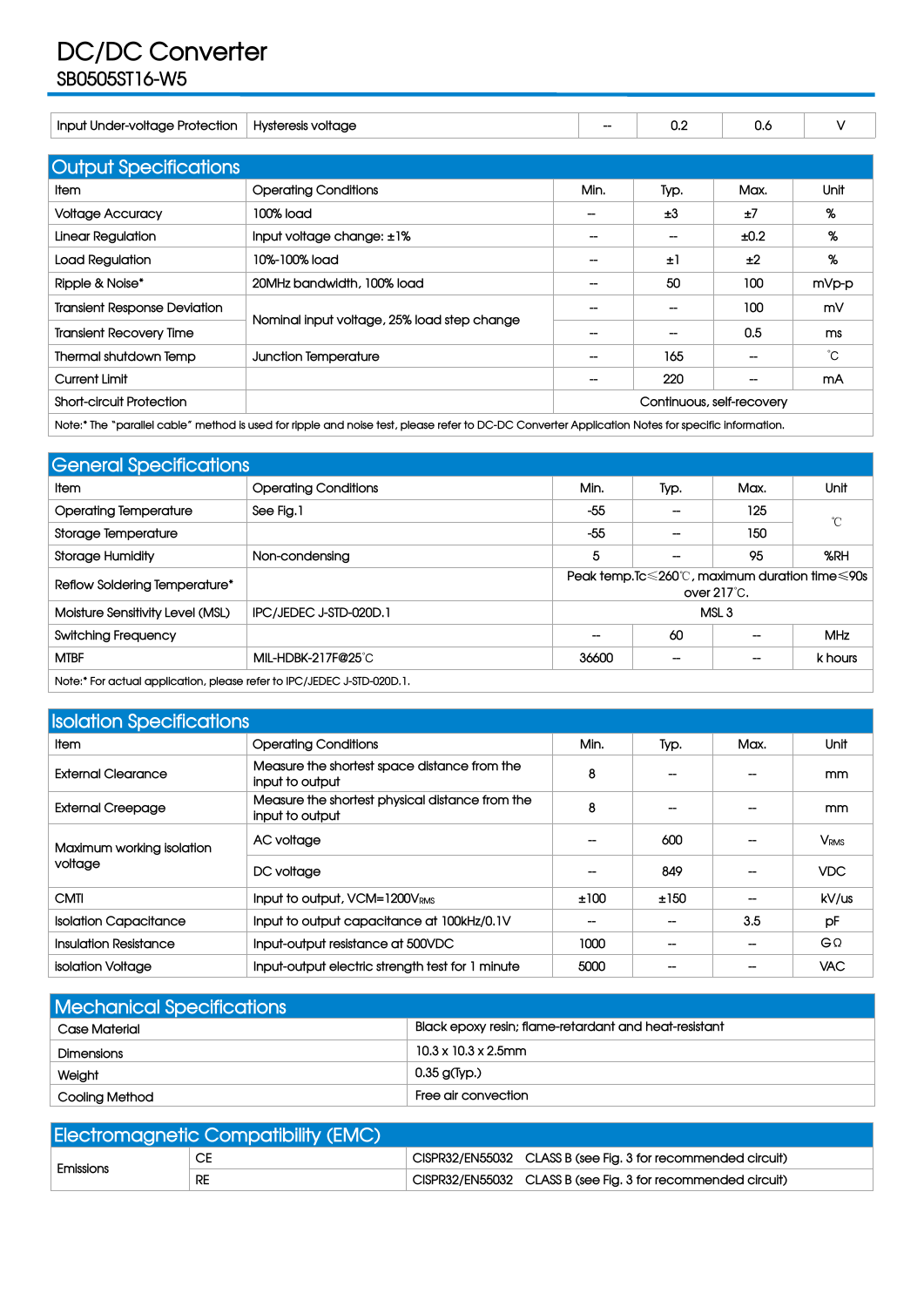## **DC/DC Converter SB0505ST16-W5**

**Immunity ESD IEC/EN61000-4-2 Air ±8kV, contact ±6kV perf. Criteria B**

**Typical Characteristic Curves**





Typical application shown in Fig. 2, and Input/Output capacitor(necessary) values shown in Table 1, Trim function table shown in Table 2.

60

ILOAD-MA

80

100



 $\begin{array}{ccc}\n\text{Effclency}(\%)\\ \n\text{S} & \text{B} & \text{C}\\ \n\text{S} & \text{C}\n\end{array}$ 

 $20$ 

 $10$ 

 $\circ$ 

 $\circ$ 

 $20\,$ 

40

**Table 1: Recommended input and output capacitor values**

Vout=5.4V

Vout=5.0V Vout=3.7V

Vout=3.3V

140

120

| Cin      | Cout     |
|----------|----------|
| 10uF/16V | 10uF/16V |

|              | Table 2: Trim function table |             |
|--------------|------------------------------|-------------|
|              | Trim resistor                |             |
| R1           | R2                           | Vo          |
| 0Ω           |                              | 5V          |
| $100k\Omega$ |                              | 5.4V        |
| --           | 0Ω                           | 3.3V        |
| --           | 100kΩ                        | 3.7V        |
|              |                              | Unavailable |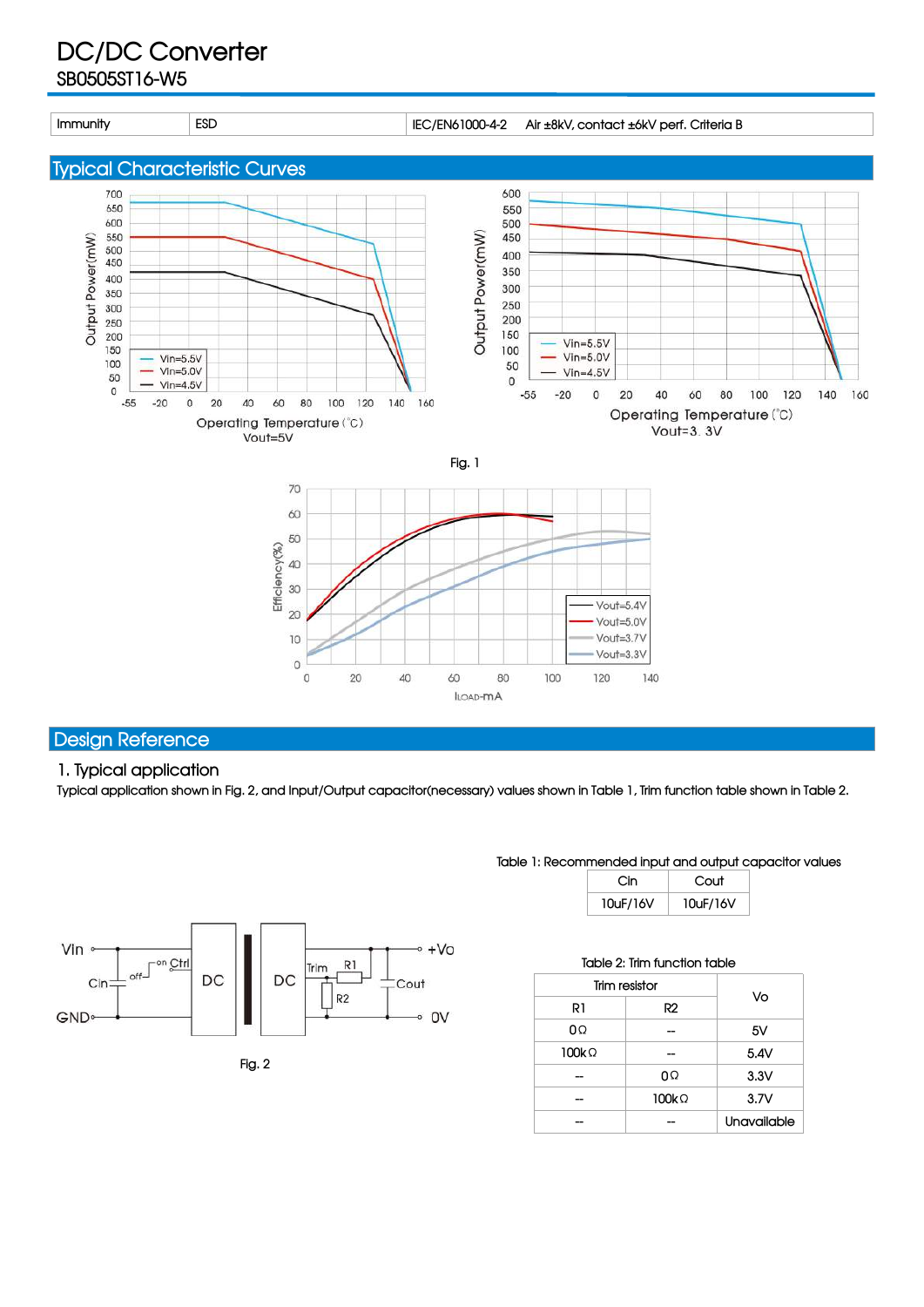# **DC/DC Converter SB0505ST16-W5**

### **2. EMC (CLASS B) compliance circuit**



#### **Table 3: Recommended EMC filter values**

| $\degree$ C1/C2 | 10uF /16V                    |
|-----------------|------------------------------|
| C3              | Refer to the Cout in Table 1 |
| LDM             | $6.8$ uH                     |

THIRD ANGLE PROJECTION  $\textcircled{0} \in$ 

### **Dimensions and Recommended Layout**

 $1 \rightleftharpoons$ 

 $2 \rightleftharpoons$ 

 $3 -$ 

 $4 \Box$ 

 $5 -$ 

 $6 \Box$ 

 $7 \square$ 

 $8 \square 1$ 

10.30 [0.406]

 $\begin{array}{r} 2.50 \pm 0.15 \\ [0.098 \pm 0.006] \\ 2.30 \pm 0.05 \\ [0.091 \pm 0.002] \\ [0.23 \pm 0.08] \\ [0.09 \pm 0.003] \end{array}$ 







#### Note: Grid 2.54\*2.54mm

|                | Pin-Out   |     |           |
|----------------|-----------|-----|-----------|
| Pin            | Mark      | Pin | Mark      |
|                | Ctrl      | 16  | 0V        |
| $\overline{c}$ | GND       | 15  | 0V        |
| 3              | Vin       | 14  | Vo        |
| 4              | <b>NC</b> | 13  | Trim      |
| 5              | ΝC        | 12  | NC.       |
| 6              | <b>NC</b> | 11  | NC.       |
| 7              | <b>NC</b> | 10  | <b>NC</b> |
| 8              | <b>NC</b> | 9   | 0V        |